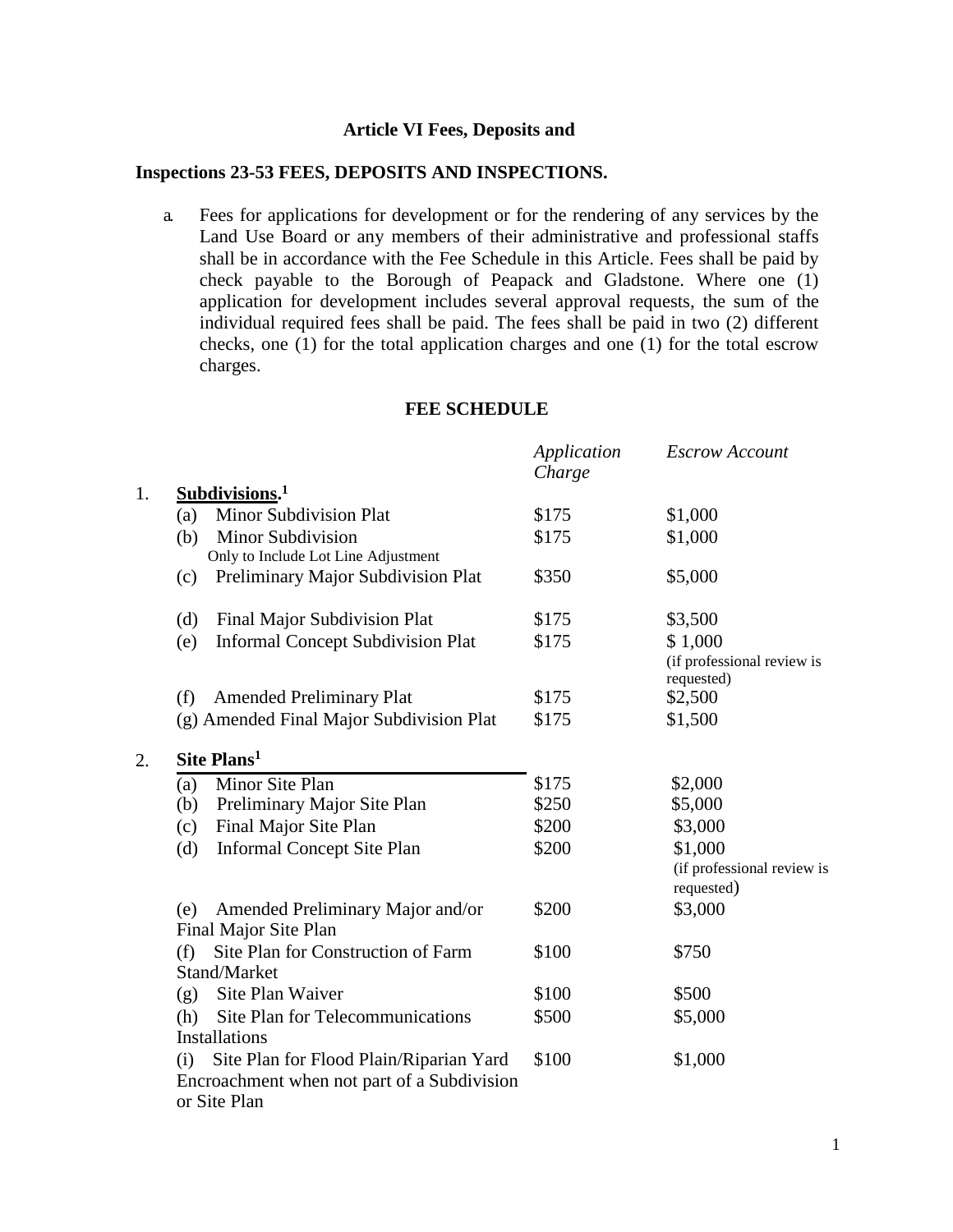| 3.               | <b>Conditional Uses.</b> Not Including Required<br><b>Site Plan Subdivision Review</b> | \$100              | \$1,500                                                 |
|------------------|----------------------------------------------------------------------------------------|--------------------|---------------------------------------------------------|
|                  | Amended Approvals – Subdivision or Site<br>Plan                                        | \$100              | \$1,000                                                 |
| $\overline{4}$ . | <b>Variances:</b>                                                                      |                    |                                                         |
|                  | (a) Appeals $(40:55D-70a)$                                                             | \$200              | \$2,000                                                 |
|                  | (b) Interpretation $(40:55D-70b)$                                                      | \$200              | \$1,000                                                 |
|                  | (c) Bulk $(40:55D-70c)$                                                                | \$150              | \$1,500                                                 |
|                  | $(d)$ Use and Other $(40:55D-70d)$                                                     | \$250              | \$3,500                                                 |
|                  | (e) Permit (40:55D-34 and 35)                                                          | \$100              | \$500                                                   |
|                  | Applications that include only Rear and<br>(f)                                         | \$100              | \$500                                                   |
|                  | Side Yard Setback Variances for Decks and                                              |                    |                                                         |
|                  | Patios                                                                                 |                    |                                                         |
|                  | Application not otherwise covered by<br>(g)                                            | \$100              | \$500                                                   |
|                  | the above                                                                              |                    |                                                         |
| 5.               | <b>Approval Time Extensions</b>                                                        | \$100              | \$500                                                   |
| 6.               | <b>Zone Change Requests</b>                                                            | \$150              | \$5,000                                                 |
| 7.               | <b>Certified List of Property Owners</b>                                               | \$10 per list      | None required                                           |
| 8.               | <b>Copy of Minutes Resolutions or Decisions</b>                                        | \$.05 (letter size | None required                                           |
|                  |                                                                                        | page)              |                                                         |
|                  |                                                                                        | \$.07 (legal size  |                                                         |
|                  |                                                                                        | page) Prices       |                                                         |
|                  |                                                                                        | subject to change  |                                                         |
|                  |                                                                                        | per N.J.S.A.       |                                                         |
|                  |                                                                                        | $47:1A-2$          |                                                         |
| 9.               | <b>Subdivision Approval Certificate</b>                                                | $$25$ per          | None required                                           |
|                  |                                                                                        | certificate        |                                                         |
| 10.              | <b>Zoning Permit Fee</b>                                                               | \$50               | None required                                           |
| 11.              | <b>Drive-thru facilities for all applications</b>                                      | \$200              | \$1,500                                                 |
| 12.              | <b>Special Meeting</b>                                                                 |                    | \$1,500                                                 |
| 13               | <b>Soil Movement Permit</b>                                                            |                    |                                                         |
|                  | Minor:                                                                                 | \$200              | \$2,500                                                 |
|                  | Major:                                                                                 | \$250              | \$2,500 (Major: 5K square<br>feet or 1,000 Cubic Yards) |

<sup>1</sup> For planned developments which require both subdivision and site plan approval, the higher of the applicable fee only shall apply.

- b. The application fee is a flat fee to recover administrative expenses including the initial intake of the application, the distribution of the same, and is nonrefundable.
- c. The escrow amount is established to provide payment for technical and professional costs of the review of application, review and preparation of documents, and is based on the fee schedule of this section. Reviewing applications shall include, but shall not be limited to, all times spent at meetings by the professional staff.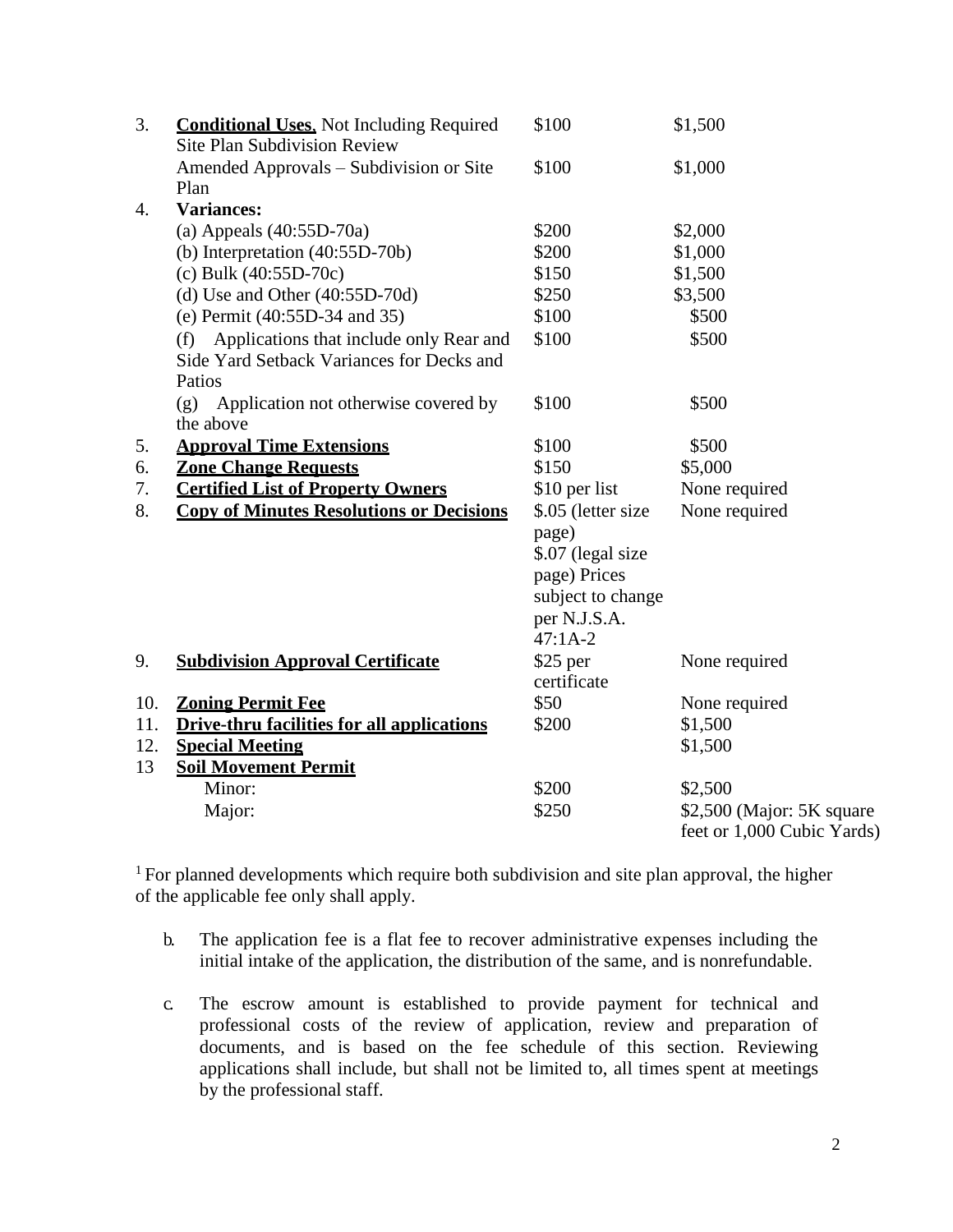- d. No construction or disturbance of land shall be authorized until all inspection fees have been paid to the Borough. In no case shall any paving work be done without permission from the Borough Engineer. At least three (3) working days' notice shall be given to the Borough Engineer prior to any construction so that he or a qualified representative may be present at the time the work is to be done. Verification of said payment shall be certified by the Chief Financial Officer of the Borough. The applicant shall pay a sum not to exceed, except for extraordinary circumstances, the greater of five hundred (\$500.00) dollars or five (5%) percent of the cost of improvements, which cost shall be determined pursuant to law. For those developments for which the reasonably anticipated fees are less than ten thousand (\$10,000.00) dollars, fees may, at the option of the applicant, be paid in two (2) installments, and the initial payment deposited by the applicant shall be fifty (50%) percent of the reasonably anticipated fees. When the balance of deposit drops to ten (10%) percent of the reasonably anticipated fees because the amount deposited by the applicant has been reduced by the amount paid to the Borough Engineer for inspection, the applicant shall deposit the remaining fifty (50%) percent of the anticipated inspection fees. For those developments for which the reasonably anticipated fees are ten thousand (\$10,000.00) dollars or greater, fees may, at the option of the applicant, be paid in four (4) installments. The initial amount deposited by the applicant shall be twenty-five (25%) percent of the reasonably anticipated fees. When the balance of deposit drops to ten (10%) percent of the reasonably anticipated fees because the amount deposited by the applicant has been reduced by the amount paid to the Borough Engineer for inspection, the applicant shall make additional deposits of twenty-five (25%) percent of the reasonably anticipated fees. The Borough Engineer shall not perform any inspections if sufficient funds to pay for those inspections are not on deposit.
	- 1. Streets shall not be paved with a wearing course until all heavy construction is completed. Shade trees shall not be planted until all grading and earth moving is completed. The seeding of grass and the placing of surveyor's monuments shall be among the last operations.
	- 2. The Borough Engineer or his designee shall be notified prior to each of the following phases of work so that he or a qualified representative may inspect the work:
		- (a) Road subgrade.
		- (b) Curb and gutter forms.
		- (c) Curbs and gutters.
		- (d) Road paving (after each coat in cases of primary paving and sealing).
		- (e) Sidewalk forms.
		- (f) Sidewalks.
		- (g) Drainage pipes and other drainage construction.
		- (h) Street name signs.
		- (i) Property monument location.
		- (j) Sanitary sewers and/or septic tanks.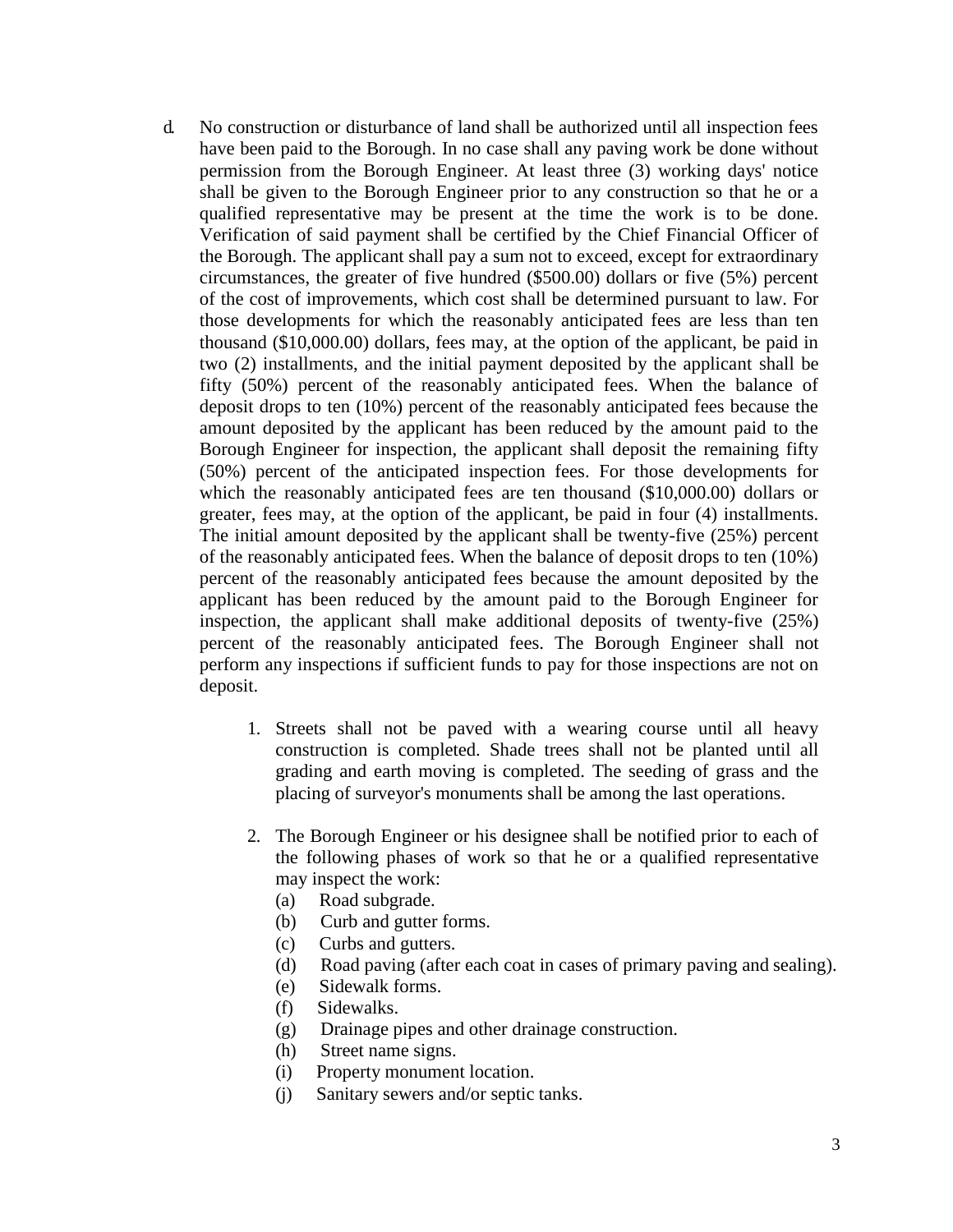- (k) Detention and/or retention basins.
- (l) Topsoil, seeding and planting.
- (m) Underground utilities.
- 3. Any improvement installed contrary to the plan or plat approval by the Borough shall constitute just cause to void the Borough approval.
- 4. Any improvement installed without notice for inspection pursuant to this section shall constitute just cause.
	- (a) Removal of the uninspected improvement.
	- (b) The payment by the developer of any cost for material testing.

(c) The restoration by the developer of any improvements disturbed during any material testing.

(d) The issuance of a "stop work" order by the Borough Engineer pending the resolution of any dispute.

- 5. Inspection by the Borough of the installation of improvements and utilities shall not operate to subject the Borough of Peapack and Gladstone to liability for claims, suits or liability of any kind that may at any time arise because of defects or negligence during construction or at any time thereafter; it being recognized that the responsibility to maintain safe conditions at all times during construction and to provide proper utilities and improvements is upon the owner and his contractor, if any.
- e. All deposits for technical, professional review and inspection fees shall be kept in an escrow account for that purpose by the Borough. This account shall be managed by the Chief Financial Officer of the Borough who shall administer same in accordance with the terms of this section.
- f. Whenever an amount of money in excess of five thousand (\$5,000.00) dollars shall be deposited by an applicant with the Borough for professional services employed by the Borough or the Land Use Board to review applications for development, for Borough inspection fees in accordance with this section, the money until repaid or applied to the purpose for which it was deposited, including the applicant's portion of the interest earned thereon, except as otherwise provided by law, shall continue to be the property of the applicant and shall be held in trust by the Borough. Money deposited shall be held in escrow. The Borough shall deposit the money in a banking institution or savings and loan association in this State insured by an agency of the Federal government, or in any other fund or depository approved for such deposits by the State, in an account bearing interest at the minimum rate currently paid by the institution or depository on time or savings deposits. The Borough shall notify the applicant in writing of the name and address of the institution or depository in which the deposit is made and the amount of the deposit. The Borough shall not be required to refund an amount of interest paid on a deposit which does not exceed one hundred (\$100.00) dollars for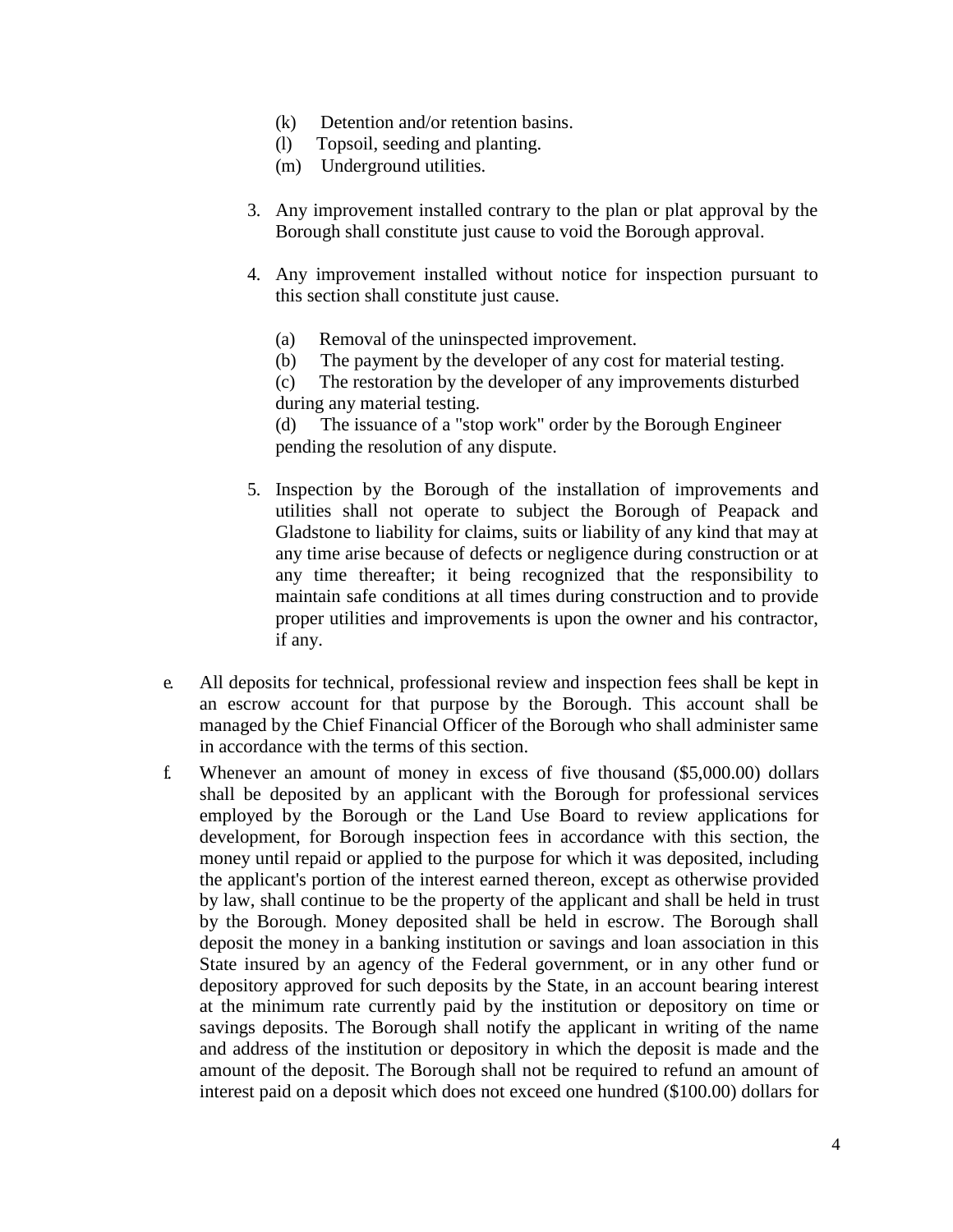the year. If the amount of interest exceeds one hundred (\$100.00) dollars, that entire amount shall belong to the applicant and shall be refunded to the applicant by the Borough annually or at the time the deposit is repaid or applied to the purposes for which it was deposited as the case may be; except that the Borough may retain for administrative expenses a sum equivalent to no more than one-third (1/3) of the entire amount which shall be in lieu of all other administrative and custodial expenses.

- g. The Chief Financial Officer of the Borough shall make all of the payments for professional services rendered to the Borough or Land Use Board for review of applications for development, review and preparation of documents, inspection of improvements or other purposes under this Article, such fees or charges to be based upon the ordinances herein. The application review and inspection charges shall be limited only to professional charges for review of applications including review time spent at meetings of the Land Use Board, review and preparation of documents and inspections of developments under construction and review by outside consultants when the application is of a nature beyond the scope of the expertise of the professionals normally utilized by the Borough. The only costs that shall be added to any such charges shall be actual out-of-pocket expenses of any such professionals or consultants including normal and typical expenses incurred in processing applications and inspecting improvements. The charges by professionals shall be at the same rate as all other work of the same nature by the professional for the Borough when fees are not reimbursed or otherwise imposed on applicants or developers. The Chief Financial Officer of the Borough shall administer the review and escrow fees as follows:
	- 1. Each payment charged to a deposit for review of applications, review and preparation of documents and inspection of improvements shall be pursuant to a voucher from a professional which voucher shall identify the personnel performing the service, and for each date the service is performed, the hours spent to one-quarter  $(1/4)$  hour increments, the hourly rate and the expenses incurred. All professionals shall submit vouchers to the Chief Financial Officer of the Borough on a monthly basis in accordance with the schedules and procedures established by the Chief Financial Officer of the Borough. The professional shall send an informational copy of all vouchers or statements submitted to the Chief Financial Officer of the Borough simultaneously to the applicant. The Chief Financial Officer of the Borough shall prepare and send to the applicant a statement which shall include an accounting of the funds listing all deposits, interest earnings, disbursements and the cumulative balance of the escrow account. This information shall be provided on a quarterly basis, if monthly charges are one thousand (\$1,000.00) dollars or less, or on a monthly basis if the monthly charges exceed one thousand (\$1,000.00) dollars. If an escrow account or deposit contains insufficient funds to enable the Borough or Land Use Board to perform required application reviews or improvement inspections, the Chief Financial Officer of the Borough shall provide the applicant with a written notice of the insufficient escrow or deposit balance. In order for work to continue on the development or the application, the applicant shall within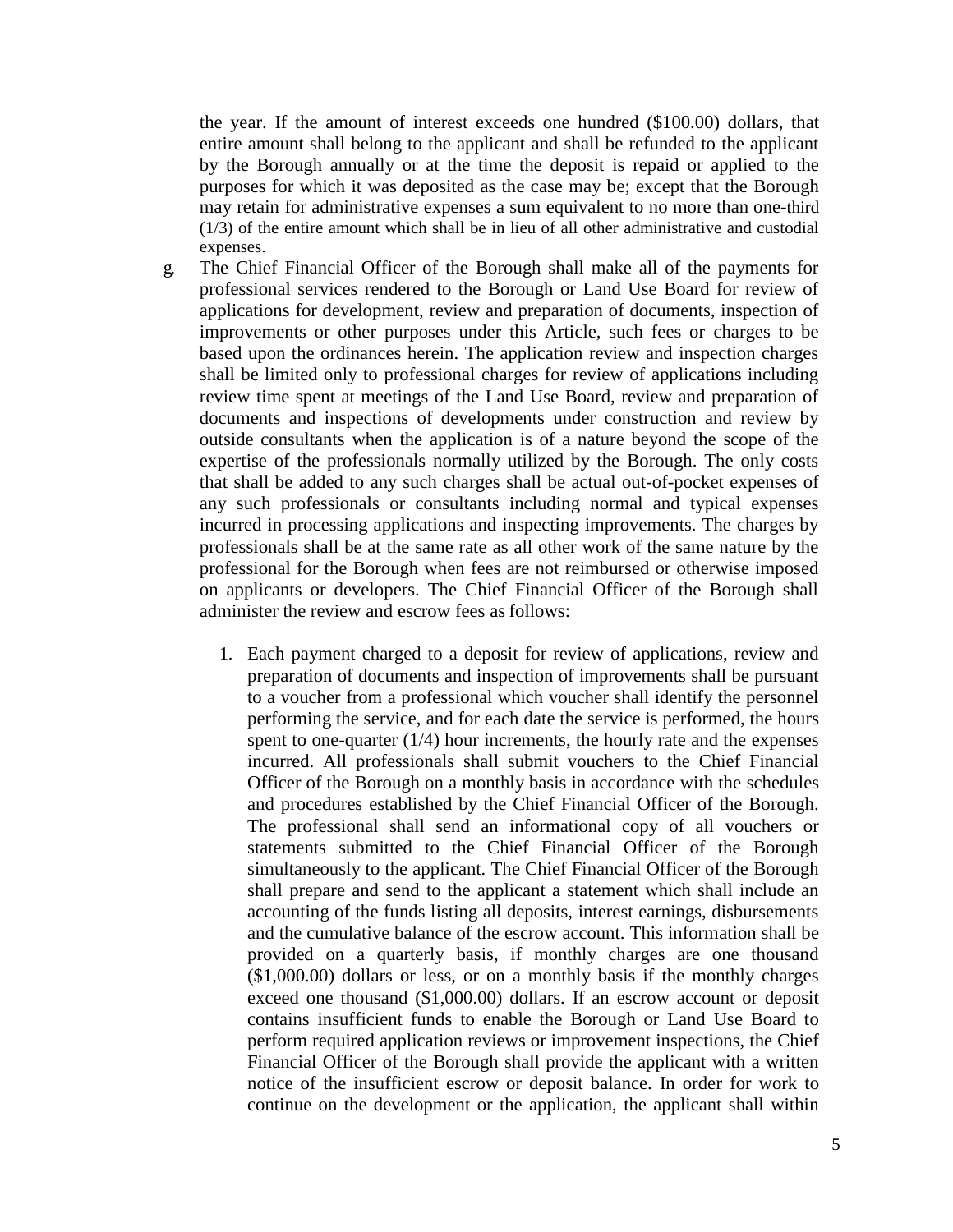ten (10) days post a deposit to the account in an amount to be agreed upon by the Borough or the Land Use Board and the applicant. With regard to review fees, if the applicant fails to make the deposit within the time prescribed herein, the Land Use Board shall be authorized to dismiss the application without prejudice subject to the right of the applicant to seek reimbursement of the application by written notice to the Chief Financial Officer that deposits have been posted. The application will be reinstated upon written notification by the Chief Financial Officer to the Land Use Board that the deposits are in fact posted. In the interim, any required health and safety inspections shall be made and charged back against the replenishment of funds. With regard to inspection fees, the Borough Engineer shall not perform any inspection if sufficient funds to pay for the inspections are not on deposit. Failure to post or maintain balances in accordance with the requirements of these sections will subject the developer to a "Stop Work" order and/or suspension of construction permits.

- 2. The applicant and Chief Financial Officer shall follow the following closeout procedures for all deposits and escrow accounts established herein. The procedures shall commence after the approving authority has granted final approval of the development application including completion of all conditions of the approval and/or has signed the appropriate subdivision map or deed, or after all of improvements have been approved. The applicant shall send written notice by certified mail to the Chief Financial Officer of the Borough and the Land Use Board and to the relevant Borough professional that the application or the improvements, as the case may be, are completed. After receipt of such notice, the professional shall render a final bill to the Chief Financial Officer of the Borough within thirty (30) days and shall send a copy simultaneously to the applicant. The Chief Financial Officer of the Borough shall render a written final accounting to the applicant on the uses to which the deposit has been put within forty-five (45) days of the receipt of the final bill. Any balances remaining in the deposit or escrow account, including interest, shall be refunded to the applicant along with the final accounting.
- 3. All professional charges for review of the application for development, review and preparation of documents or inspection of improvements shall be reasonable and necessary, given the status and progress of the application or construction review. Fees shall be charged only in connection with the application for development presently pending before the approving authority or upon review of compliance with conditions of approval, or review or requests of modifications or amendments made by the applicant. The professionals shall not review items which are subject to approval by a State governmental agency and not under Borough jurisdiction except to the extent consultation with the State agency is necessary due to the effect of State approvals on the subdivision or site